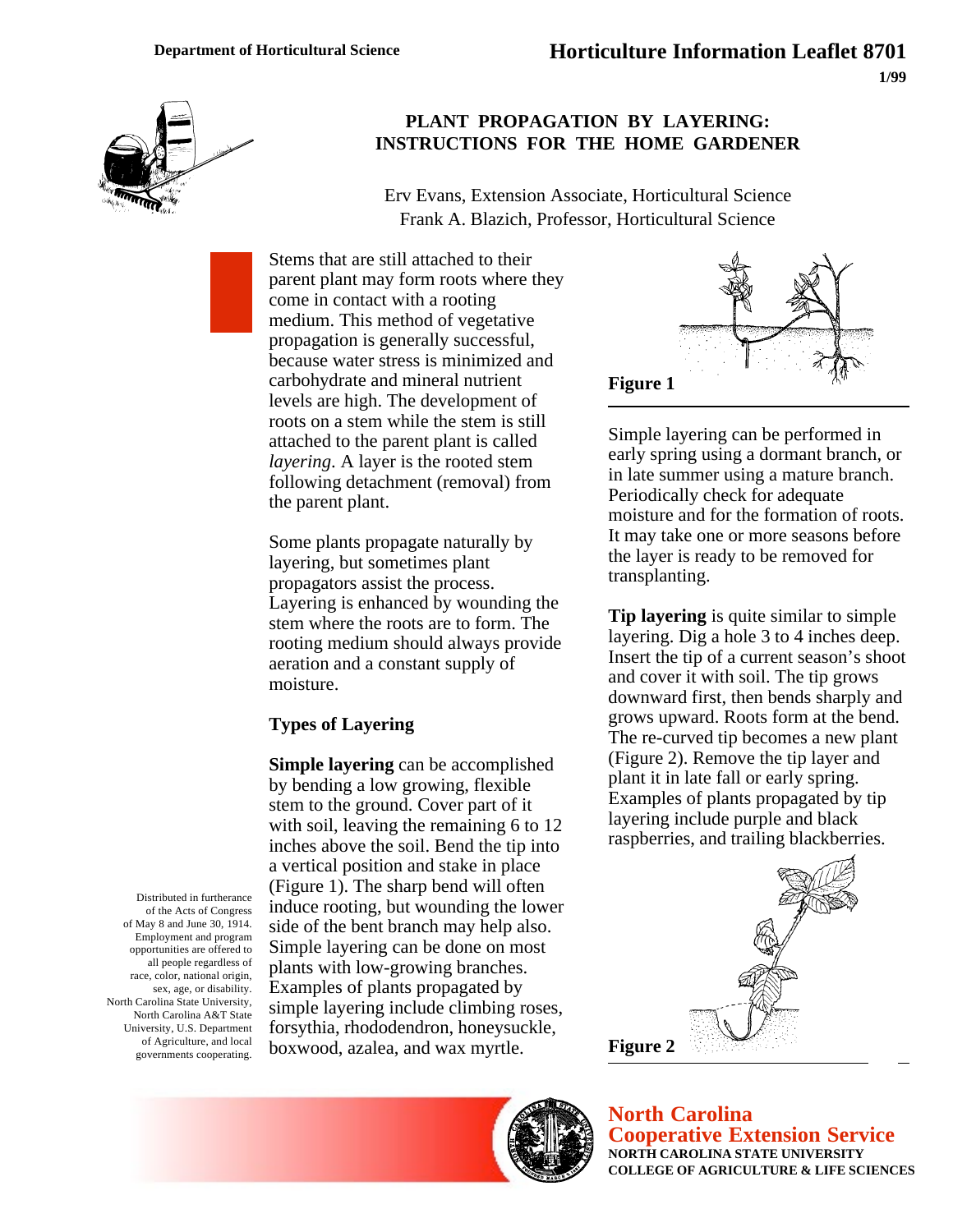**Compound (serpentine) layering** is similar to simple layering, but several layers can result from a single stem. Bend the stem to the rooting medium as for simple layering, but alternately cover and expose sections of the stem. Each section should have at least one bud exposed and one bud covered with soil. Wound the lower side of each stem section to be covered (Figure 3). This method works well for plants producing vine-like growth such as heart-leaf philodendron, pothos, wisteria, clematis, and grapes.



**Mound (stool) layering** is useful with heavystemmed, closely branched shrubs and rootstocks of tree fruits. Cut the plant back to 1 inch above the soil surface in the dormant season. Dormant buds will produce new shoots in the spring. Mound soil over the new shoots as they grow (Figure 4). Roots will develop at the bases of the young shoots. Remove the layers in the dormant season. Mound layering works well on apple rootstocks, spirea, quince, daphne, magnolia, and cotoneaster.



#### **Figure 4**

**Air Layering** can be used to propagate large, overgrown house plants such as rubber plant, croton, or dieffenbachia that have lost most of their lower leaves. Woody ornamentals such as azalea, camellia, magnolia, oleander, and holly can also be propagated by air layering. For optimum rooting, make air layers in the spring on shoots produced during the previous season or in mid to late summer on shoots from the current season's growth. For woody plants, stems of pencil size diameter or larger are best. Choose an area just below a node and remove leaves and twigs on the stem 3 to 4

inches above and below this point. This is normally done on a stem about 1 to 1½ ft from the tip.

Air layering differs, depending on whether the plant is a monocot or a dicot. For monocots, make an upward 1 to 1½ inch cut about one-third through the stem. The cut is held open with a toothpick or wooden match stick. Surround the wound with moist, unmilled sphagnum moss (about a handful) that has been soaked in water and squeezed to remove excess moisture. Wrap the moss with plastic and hold in place with twist ties or electrician's tape. No moss should extend beyond the ends of the plastic. Fasten each end of the plastic securely, to retain moisture and to prevent water from entering. If exposed to direct sun, the plastic should be covered. Aluminum foil can also be used, as it does not require twist ties or tape to hold it in place.

The process for dicots is similar, except a 1-inch ring of bark is removed from the stem. With a sharp knife, make two parallel cuts about an inch apart around the stem and through the bark and cambium layer (Figure 5). Connect the two parallel cuts with one long cut. Remove the ring of bark, leaving the inner woody tissue exposed. Scrape the newly bared ring to remove the cambial tissue to prevent a bridge of callus tissue from forming. Application of a rootpromoting substance to the exposed wound is sometimes beneficial. Wrap and cover using the same procedure as that described for monocots.



### **Figure 5**

After the rooting medium is filled with roots, sever the stem below the medium and pot the layer. The new plant will usually require some pampering until the root system becomes more developed. Provide shade, adequate moisture, and fertilize lightly until the plant is well established.

#### **Natural Forms of Layering**

Sometimes layering occurs naturally, without the assistance of a propagator. Runners and offsets are